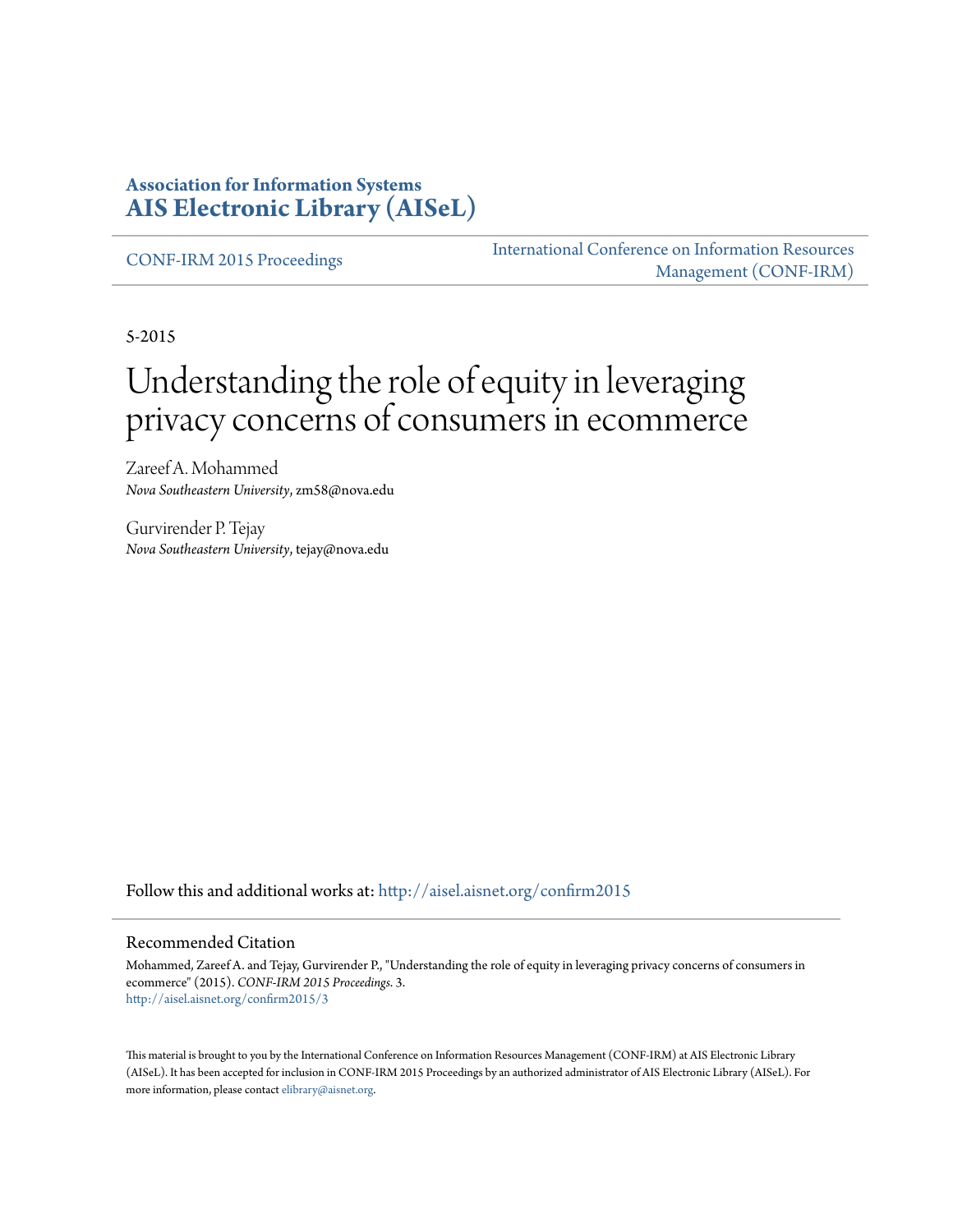## **R65. Understanding the role of equity in leveraging privacy concerns of consumers in ecommerce**

Zareef A. Mohammed Nova Southeastern University zm58@nova.edu

Gurvirender P. Tejay Nova Southeastern University tejay@nova.edu

#### *Abstract*

Since ecommerce requires individuals to disclose their personal information, an issue of information privacy becomes an impediment towards its adoption. However, a paradox exists whereby individuals claim privacy concerns, yet act contrarily by using ecommerce. Our research aims to investigate the reasoning behind individuals use of ecommerce, despite claiming concerns for their information privacy. Based on previous findings, we argue that consumers undergo a calculation of equal benefits in conducting business with online firms, where they agree to firms utilizing their personal information as long as they retain control over its usage. This paper is a research-in-progress, and as such, our future work would be to validate our argument by collecting and empirically analyzing individuals responses with regards to ecommerce use. We expect that our paper would contribute by better understanding the conditions in which individuals disclose or withhold personal information.

## *Keywords*

Information privacy, equity theory, ecommerce, trust, control, fair information practices.

## **1. Introduction**

The adoption of ecommerce as a medium for conducting business transactions has seen exponential growth within the past decade and a half. For instance, in 2010, a survey revealed that 51% of Canadian internet users transacted online (Statistics Canada, 2013). Furthermore, in 2012, the percentage of internet users shopping online increased to 56% (Statistics Canada, 2013). However, while the survey revealed impressive statistics for ecommerce, there still existed a little less than half the number of internet users which did not shop online. Similarly, in the third quarter of 2014, ecommerce sales rose to \$78.1 billion US dollars (US Census Bureau News, 2014). Yet, despite the increase in ecommerce sales within the US, it only represented 6.6% of the total retail sales (US Census Bureau, 2014). Studies have indicated that the advancement of ecommerce is hindered by individuals' concerns for their information privacy (Dinev and Hart, 2006; Li, Sarathy, & Xu, 2011).

In order for consumers to make an online purchase, they are required to disclose personally identifiable information. However, several polls have revealed that consumers are concerned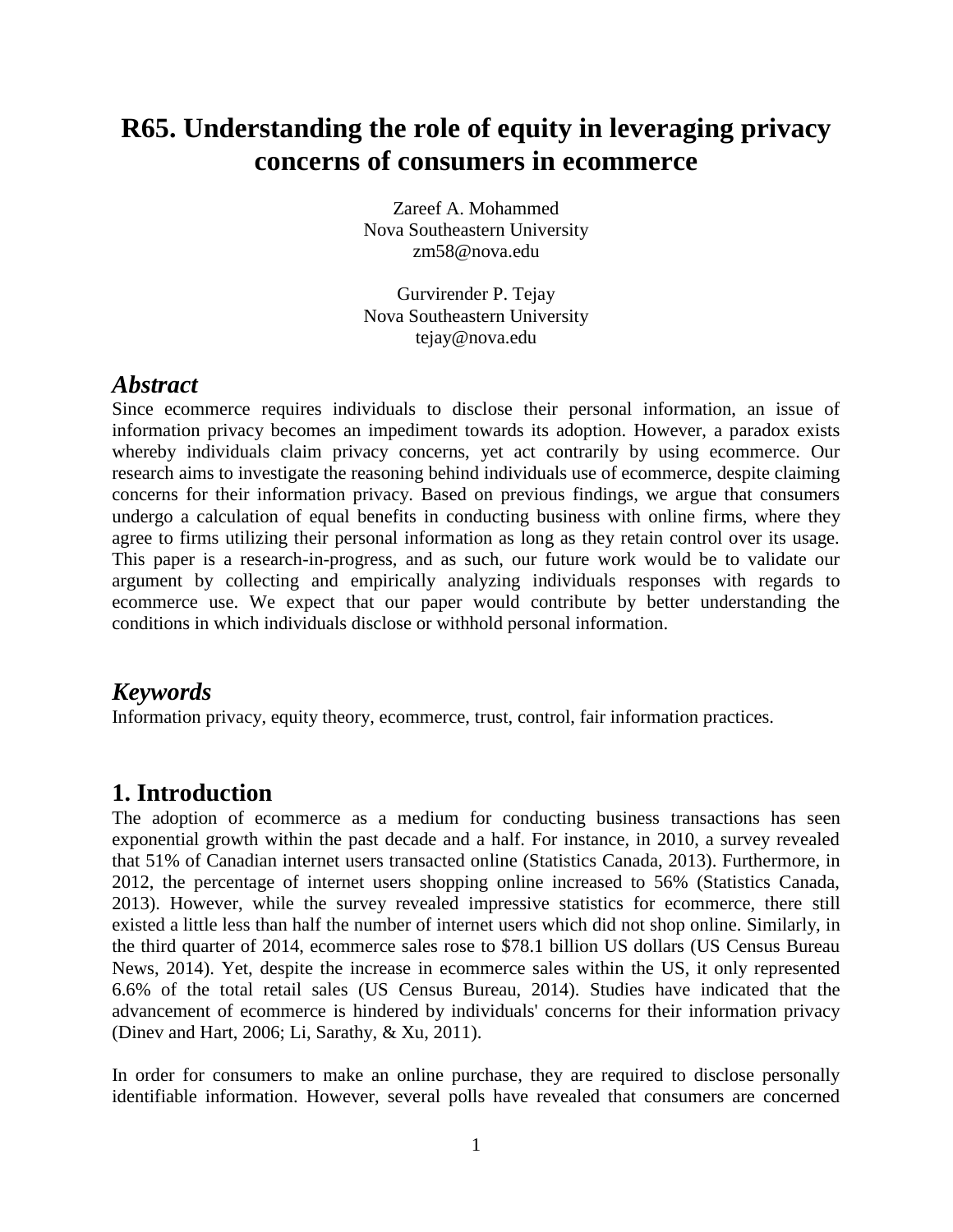over the privacy of their personal information (Smith, Dinev, & Xu, 2011). Mason's (1986) prediction that privacy would become one of the major concerns within the information age has proven true whereby individuals claimed that it was essential to control access to their personal information (Madden, Fox, Smith, & Vitak, 2007). Information privacy refers to the ability an individual possesses to control the collection, access and use of his/her personal information (Smith, Milberg, & Burke, 1996; Westin, 1967).

Researchers have found that an interesting phenomenon, known as the privacy paradox, exist whereby individuals' concerns are contradictory to their behavior (Dinev & Hart, 2006; Smith et al., 2011). Norberg, Horne, and Horne (2007) found that consumers' intentions to disclose personal information did not match their actual behavior. As such, while studies have found that privacy concerns are an impediment to ecommerce adoption, there are other factors at work that may change the outcome of a person's decision (Dinev & Hart, 2006; Li et al., 2011; Van Slyke, Shim, Johnson, & Jiang, 2006). Our research aims to investigate the reasoning behind individuals use of ecommerce, despite claiming concerns for their information privacy.

We argue that consumers undergo a calculation of equal benefits in conducting business with online firms, where they agree to firms utilizing their personal information as long as they retain control over its usage. Based on the findings of Malhotra, Kim, and Agarwal (2004), the level of control an individual has over his/her personal information is one factor that comprises that individual's overall information privacy concerns. Therefore, if consumers are willing to transact online, yet do so on the basis of the level of control they have, they must rationalize how they will benefit from the trade. Furthermore, studies have indicated that humans seek fairness in social exchanges (Culnan & Armstrong, 1999; Joshi, 1989). In order for consumers to make a judgment on what entails fairness within an online transaction, they would need to undergo some estimation of what would be the benefits and losses of transactions.

## **2. Literature**

Despite the number of studies within the area of information privacy, it is still a fragmented concept whereby nobody can fully articulate what it means (Smith et al., 2011). There are four major definitional streams for information privacy, which are categorized as either value-based or cognate-based. The value-based definitions are privacy as every individual's right, or privacy as a commodity which could be traded for something of equal value (Smith et al., 2011). Yet, the cognate-based definitions explains that information privacy is relative to each individual and not based on some societal value. Therefore, privacy could be defined as a state whereby individuals either seek a privacy or not (Smith et al., 2011). Yet, under the definition that privacy is a control, privacy represents the control of transactions between individuals, whereby the objective is to increase autonomy and minimize vulnerability (Smith et al., 2011).

Based on the definitions of privacy, there exists a rich stream of research which attempts to understand the privacy paradox. Diney  $\&$  Hart (2006) explained that consumers are willing to provide personal information based on a cost-benefit analysis of the conflicting salient factors present before transactions. This was consistent with the research model developed by Van Slyke et al. (2006), where conflicting factors of risk, trust, familiarity, and concern for information privacy had moderating effects on each other and significantly influenced the willingness to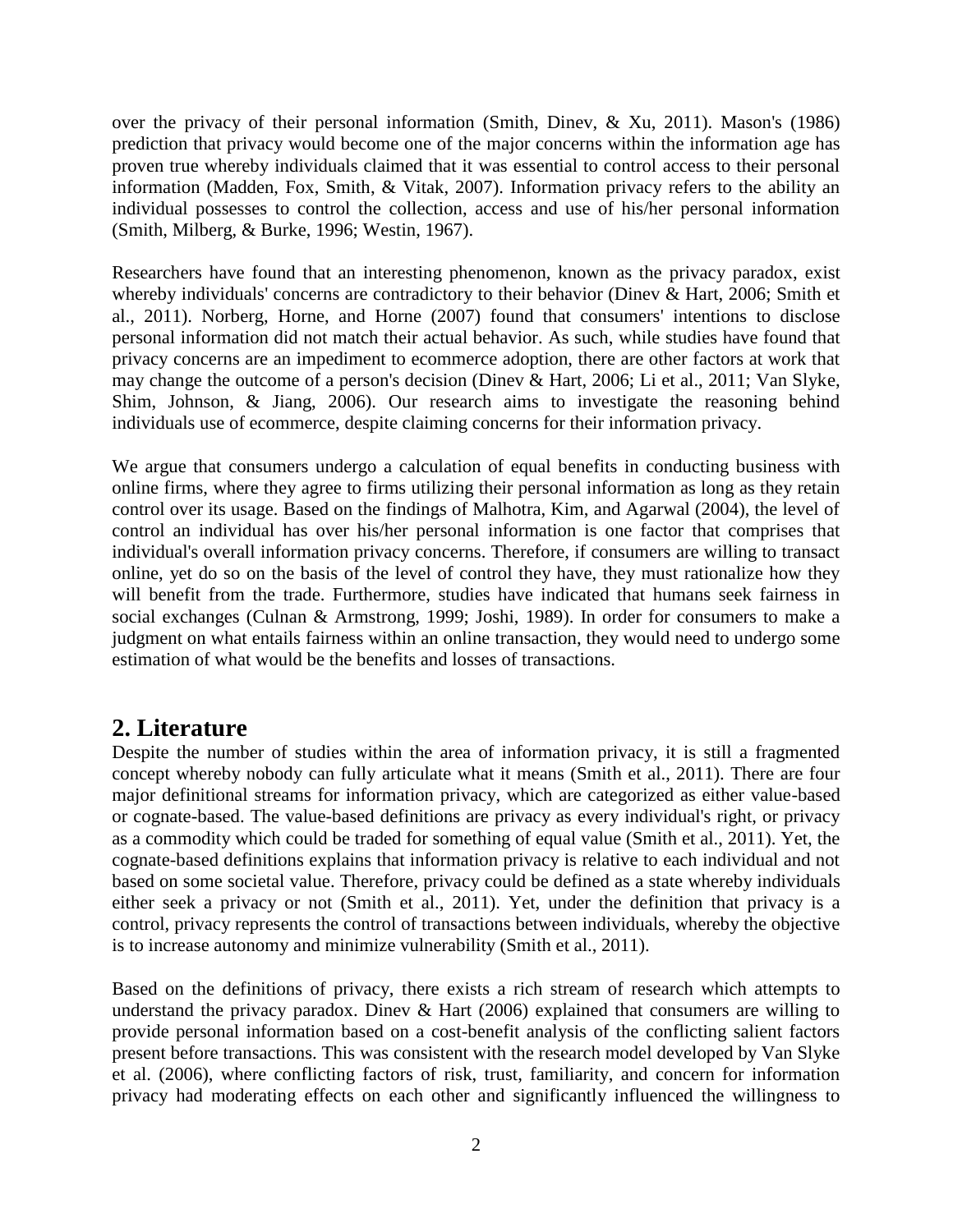transact. An important finding was the role that trust had in influencing consumers' intentions to transact online (Dinev & Hart, 2006; Van Slyke et al., 2006). Essentially, the trust a consumer has in an organization would act as an incentive to transact online (Belanger, Hiller, & Smith, 2002), and could mitigate their privacy concerns (Pavlou, Liang, & Xue, 2007). However, in conflict with the prior findings of trust, Norberg et al. (2007) found that trust was not significant in either the intentions of personal information disclosure or actual behavior.

Another argument that was made to explain the privacy paradox was that consumers' behavior are not rational. Acquisti (2004) explained that for any transaction, rational privacy behavior is unrealistic as there is a limit to the information of parameters within a rational calculus an individual has. Furthermore, even if the individual had all the information needed to make a rational decision, he/she would not be able to calculate it since cognitive processing is essentially limited (Acquisti, 2004). Also, psychological distortions of self-control and immediate gratification would affect such consumers' decisions (Acquisti, 2004). However, research has shown that there is some rational thought-process when consumers are considering when to withhold personal information or disclose it. Awad and Krishnan (2006) found that consumers were willing to disclose personal information when they were asked to be profiled for personalized services, as opposed to personalized advertising. This indicated that consumers weighed the value of their information based on the context in which they were asked to disclose it.

Culnan and Armstrong (1999) found that when individuals were informed that fair procedures were implemented in managing their personal information, they were willing to disclose their information. However, when they were not told that fair procedures were used, those with higher privacy concerns were less willing to disclose their personal information (Culnan & Armstrong, 1999). An individual's control over his/her personal information was reflected from the principles of procedural fairness or procedural justice (Malhotra et al., 2004). Essentially, individuals would perceive fairness if they had control of their personal information, which were exhibited through the freedom of approval or rejection of procedures, as well as the ability to opt-out (Malhotra et al., 2004). The influence of procedural justice in individuals' decision to provide personal information was supported by Son and Kim (2008), who found that the greater the individuals perceived fairness when asked to disclose personal information, the less likely they were to refuse or misrepresent the disclosure of their personal information.

## **3. Theoretical Basis**

Equity theory was developed by Adams (1963) to understand the response of employees with regards to inequitable situations within the workplace. Equity theory postulates that during social exchanges, individuals would assess their inputs and outputs and compare them to the other party's inputs and outputs (Adams, 1963). Individuals would therefore seek fairness, whereby there is a balance between the ratio of inputs and outputs of both themselves and the other party within the relationship. If the individual perceives that there is an imbalance on either members of the social relationship, then the person becomes distressed. Equity theory is comprised of four propositions (Adams, 1965) which are: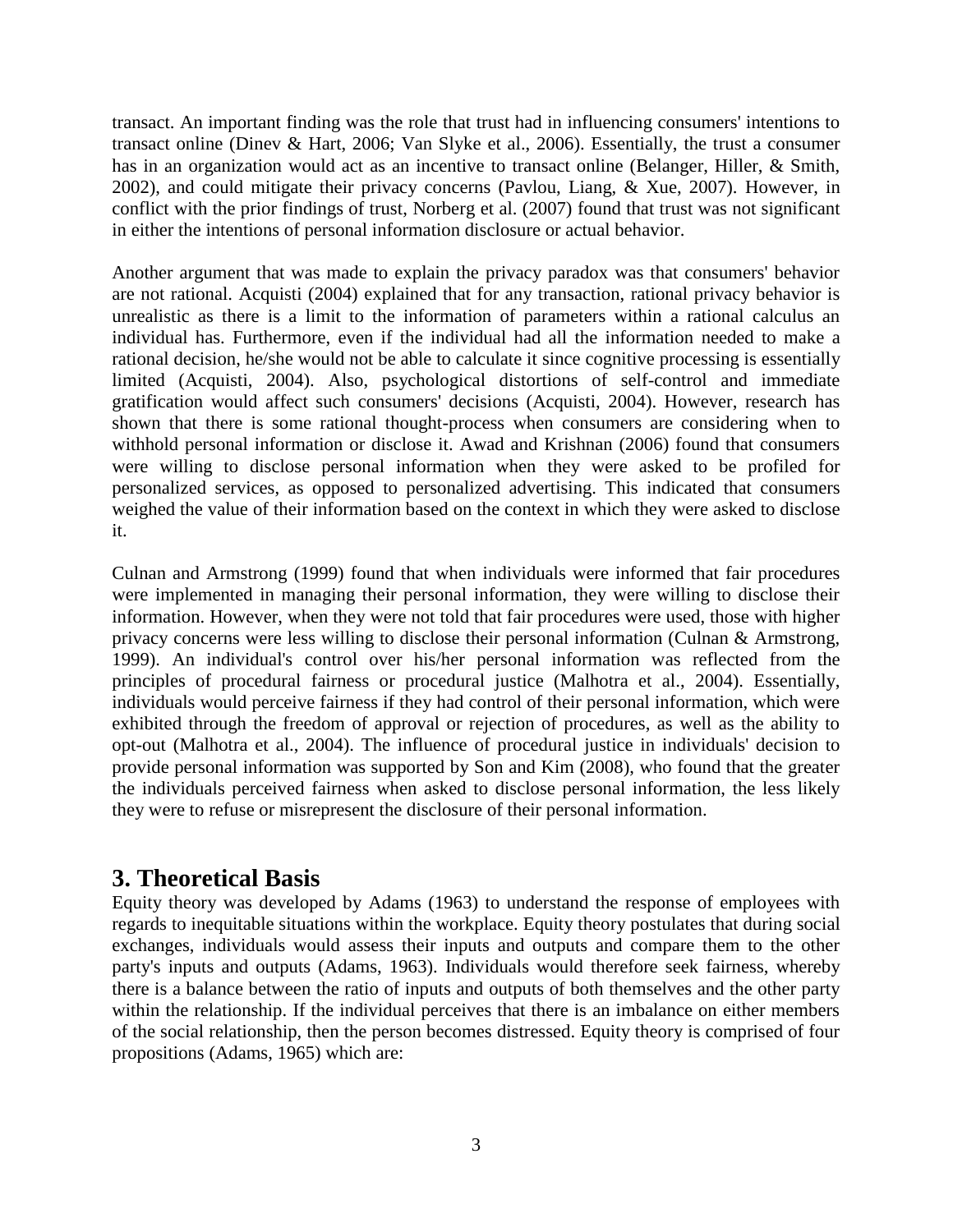- 1. An individual evaluates his/her outcomes and inputs within a social relationship and compares it with his/her perception of outcomes and inputs of the other individual(s) in the relationship.
- 2. If the individual perceives that the ratio of outcomes and inputs from both members within the relationship are not equivalent, then an inequity exists.
- 3. The individual becomes distressed with the greater the magnitude of the inequity, whether he/she is overrewarded or underrewarded.
- 4. A distressed individual would attempt to achieve equity through a number of techniques such as adjusting or cognitively distorting the inputs or outcomes, acting on the comparison, or annulling the relationship.

Equity theory has been adopted in the information systems (IS) field, such as the study of Joshi (1989), where an instrument was developed to measure users' of management information systems perceptions of fairness in the allocation of system resources. Also, Glass and Wood (1996) used equity theory to understand the factors that influenced individuals to engage in software piracy, arguing that social relationships and perceptions of equity influenced individuals to provide illegal copies of software to others. Similarly, when consumers transact online with organizations, they are entering a social relationship (Pavlou et al., 2007). As such, it is reasonable to assume that consumers would seek equity in ecommerce transactions. This is especially the case when information privacy is involved, as individuals would attempt to justify the leveraging of their personal information for control and the organization's use.

## **3.1 Hypotheses**

As previous studies have indicated, an individual's perception of control is related to his/her assessment of fairness when disclosing personal information (Culnan & Armstrong, 1999; Malhotra et al., 2004). Therefore, a consumer would perceive fairness when an organization surrenders control of the consumer's personal information to him/her. This is therefore assumed to be the outcome the consumer would attain in the ecommerce transaction, however, the disclosure of personal information would be the consumer's input to the relationship. Yet, a consumer's personal information could be identifiable such as social security numbers and credit card numbers (Dinev & Hart, 2006), and as such, carry heavy consequences if the information was compromised. The value of consumers' personal information therefore raises privacy concerns which inhibit ecommerce transactions (Dinev & Hart, 2006).

#### *H1: Consumers privacy concerns are negatively related to online transactions.*

Organizations would benefit by attaining the personal information, which they could use for competitive advantage. The trade of outcomes and inputs by both consumers and organizations would thus be considered fair through the exchange of personal information with control. Consumers perceive control when they have the access to the information an organization has collected about them, knowledge of how it would be used (Awad  $&$  Krishnan), and the ability to opt-out (Malhotra et al., 2004; Son & Kim, 2008).

*H2a: Consumers privacy concerns are negatively related to their perception that organizations are surrendering control to them.*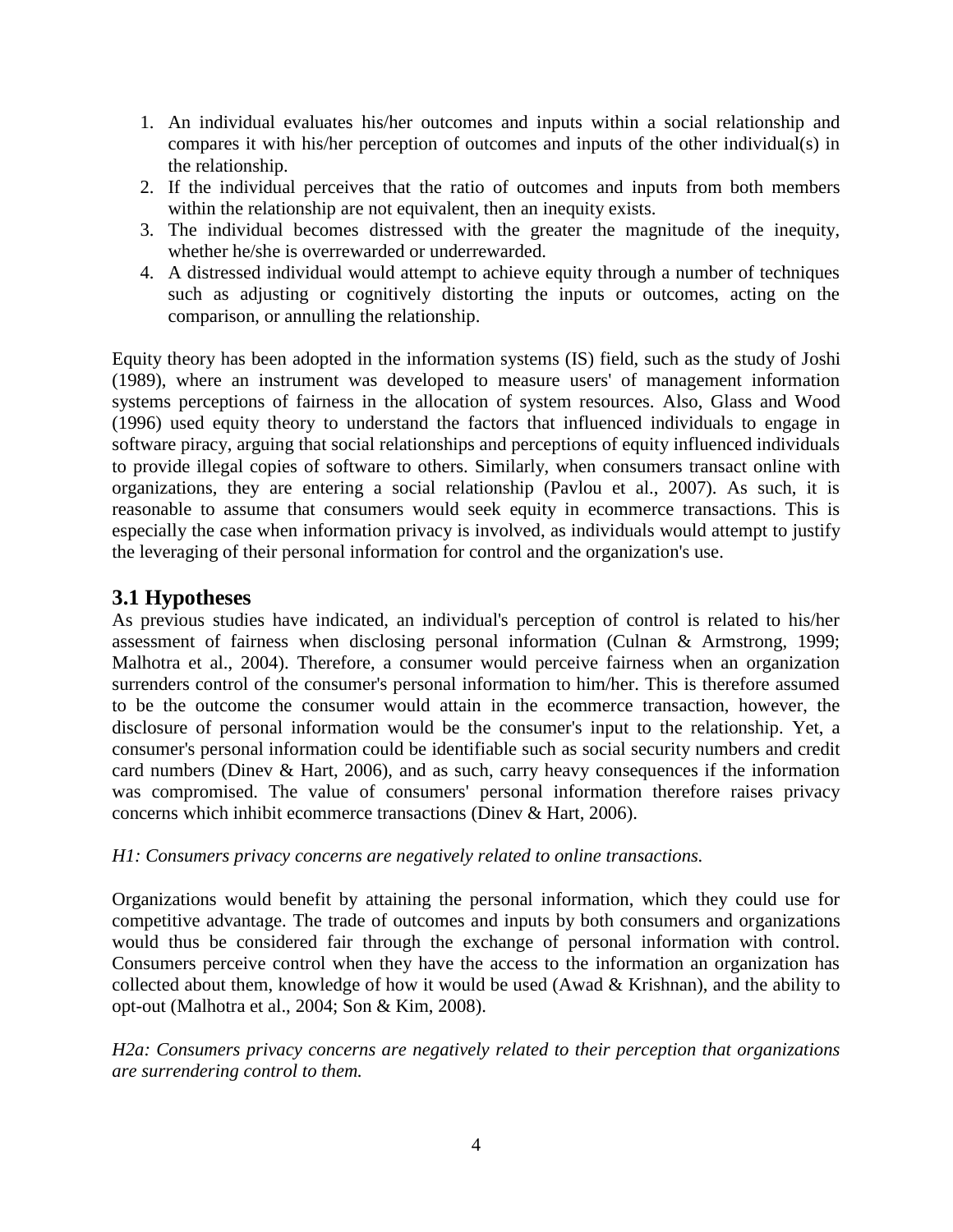#### *H2b: Consumers perception of control is positively related to their access to the information an organization collected about them, knowledge of how it is used and the ability to opt-out.*

Organizations could build trust with consumers, which would in turn mitigate privacy concerns (Culnan & Armstrong, 1999; Pavlou et al., 2007; Smith et al., 2011). This would require organizations to invest in privacy-enhancing features such as adopting fair information practices (FIPs) like privacy policies and privacy seals (Hui, Teo, & Lee, 2007). Hui et al. (2007) found privacy seals to be insignificant to consumers disclosure of personal information, but privacy policies did significantly influence consumers' decisions. Culnan and Armstrong (1999) found that when FIPs were implemented, there was no difference in the intentions of consumers with more concern for privacy, than those with less. Therefore, in ecommerce transactions, consumers would be trading their trust for an organizations investment into FIPs and ethical behavior, which would influence them to transact online.

#### *H3a: Consumers' trust is positively related to organizations implementation of FIPs.*

#### *H3b: Consumers' trust is positively related to transacting online.*

In the privacy calculus model, personal interest was a salient factor which influenced consumers to transact online (Dinev & Hart, 2006). Personal interest was defined as "a belief that reflects a level of enticement to transact" (Dinev & Hart, 2006, p. 67). Through the use of ecommerce, consumers could buy a wide range of products despite their geographic location. Moreover, the limitations of time are removed as consumers could purchase products without regard to the days and hours of a store. This provides an incentive to consumers to purchase online, despite their privacy concerns (Dinev & Hart, 2006). Similarly, Belanger et al. (2002) found that pleasure features of ecommerce use are considered more important by consumers than security and privacy features. We assume, therefore, that the convenience of ecommerce would be an outcome for consumers in exchange for their personal information.

#### *H4: Consumers convenience of ecommerce use is positively related to online transacting.*

## **4. Conclusion**

Organizations require consumers personal information for ecommerce transactions. However, individuals' concerns for the privacy of their personal information is an impediment to ecommerce. Yet, the privacy paradox exists whereby consumers' concerns do not match with their actions. As such, our research aims to investigate the reasoning behind individuals use of ecommerce, despite claiming concerns for their information privacy. The use of equity theory aligns with our argument of consumers estimating an equal ratio of benefits between themselves and organizations when transacting online. Equity theory has been used to explain several phenomena with regards to social relationships. As such, we apply it to the field of information privacy, as essentially, consumers are entering a social contract with an organization when transacting online.

Our research would contribute by adding to the current stream of literature that addresses the privacy paradox. While studies have argued that procedural fairness plays an important role in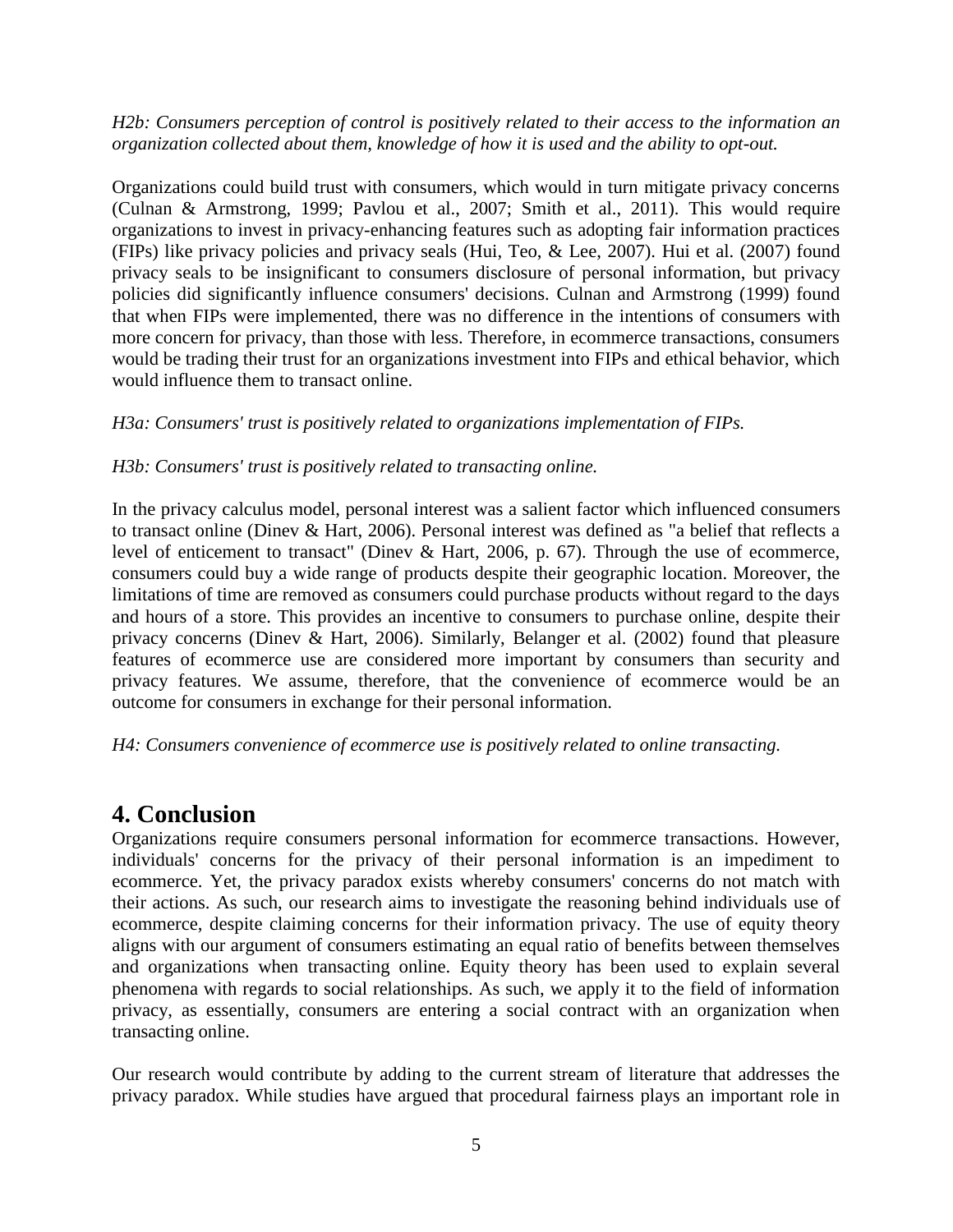consumers decisions to disclose personal information (Culnan & Armstrong, 1999; Malhotra et al., 2004; Son & Kim, 2008), there is a gap of understanding why and how consumers form these perceptions of fairness. Gaining a better understanding on the conditions in which individuals disclose or withhold personal information should inform organizations how to build better relationships with consumers. Furthermore, organizations would need to provide consumers more control in order to utilize consumers' personal information, thereby, both consumers and organizations could leverage the benefits ecommerce offers. However, our research is a work in progress, and does not have data to confirm our argument.

#### *References*

- Acquisti, A. (2004). Privacy in electronic commerce and the economics of immediate gratification. *Proceedings of the 5th ACM Electronic Commerce Conference*, 21-29.
- Adams, J. S. (1963). Towards an understanding of inequality. *Journal of Abnormal and Normal Social Psychology, 67*, 422-436.
- Adams, J. S. (1965). Inequity *in social exchange in Advances in Experimental Psychology, L. Berkowitz (ed.).* New York, NY, Acadamic Press.
- Awad, N. F., & Krishnan, M. S. (2006). The personalization privacy paradox: an empirical evaluation of information transparency and the willingness to be profiled for online personalization. *MIS Quarterly, 30*(1), 13-28.
- Culnan, M. J., & Armstrong, P. K. (1999). Information privacy concerns, procedural fairness, and impersonal trust: An empirical investigation. *Organization Science, 10*(1), 104-115.
- Belanger, F., Hiller, J. S., & Smith, W. J. (2002). Trustworthiness in electronic commerce: the role of privacy, security, and site attributes" *Journal of Strategic Information Systems, 11*, 245-270.
- Dinev, T., & Hart, P. (2006). An extended privacy calculus model for e-commerce transactions. *Information Systems Research, 17*(1), 61-80.
- Glass, R., & Wood, W. (1996). Situational determinants of software piracy: An equity theory perspective. *Journal of Business Ethics, 15*(11), 1189-1198.
- Hui, K. -L., Teo, H. H., & Lee, S. T. (2007). The value of privacy assurance: An exploratory field experiment. *MIS Quarterly, 31*(1), 19-33.
- Joshi, K. (1989). The measurement of fairness or equity perceptions of management information systems users. *MIS Quarterly, 13*(3), 229-242.
- Li, H., Sarathy, R., & Xu, H. (2011). The role of effect and cognition on online consumers' decision to disclose personal information to unfamiliar online vendors. *Decision Support Systems, 51*, 434-445.
- Madden, M., Fox, S., Smith, A., & Vitak, J. (2007). Digital footprints: Online identity management and search in the new age of transparency. *PEW Research Center Publications. Retrieved from<http://pewresearch.org/pubs/663/digital-footprint>*.
- Malhotra, N. K., Kim, S. S., & Agarwal, J. (2004). Internet users' information privacy concerns (IUIPC): The construct, scale, and a causal model. *Information Systems Research, 15*(4), 336-355.
- Mason, R. O. (1986). Four ethical issues of the information age. *MIS Quarterly, 10*(1), 5-12.
- Norberg, P. A., Horne, D. R., & Horne, D. A. (2007). The privacy paradox: Personal information intentions versus behavior. *The Journal of Consumer Affairs, 41*, 100-126.